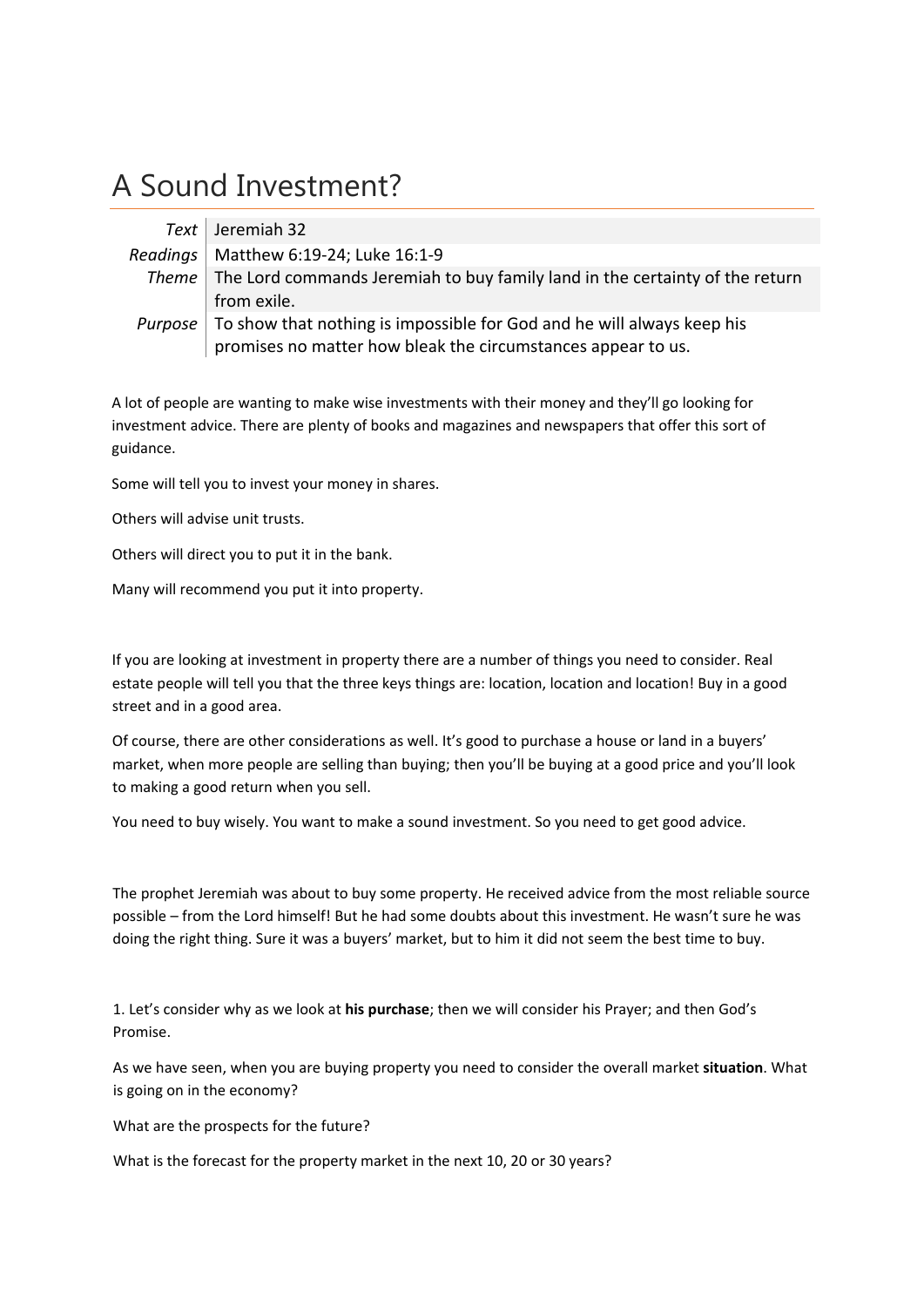The prospects for Jerusalem looked bleak indeed. The Babylonian empire was the dominant world power and they were busy extending their rule. They had already come against Judea and Jerusalem in 605 BC and again in 597 BC. On both of those occasions they had taken people from Jerusalem away into exile.

Now they were camped outside the walls of Jerusalem for the third, and what would be the final, time. This was it.

The city was given a temporary reprieve when the Egyptian army advanced towards Jerusalem. The Babylonians has lifted the siege for a short time to face this new threat, but the Egyptians had retreated and now the Babylonian army was back again.

Jeremiah himself was in prison. When the Babylonians had retreated he had tried to go out to the territory of Benjamin to get his share of the property there. But on his way out he had been falsely accused of deserting to the Babylonians and had been imprisoned in the courtyard of the guard, which was part of the palace of the king. (Jeremiah 37‐38).

One day while he was imprisoned there his cousin Hanamel came to visit. Most people who visit someone in prison go there because they want to bring some comfort or help to those they are visiting. But not cousin Hanamel. Someone has described him as one of the "all‐time wheeler‐dealers of the Old Testament"!

We don't know why he wanted to sell the family farm. Maybe he could see the writing on the wall and wanted to get something out of the family estate before the city fell. Maybe he was deep in debt and needed some silver to pay off his creditors.

Whatever the reason he gave the hard‐sell to his cousin in prison; he laid on him the responsibility for buying. He would have made a good car‐salesman because he really put the pressure on his cousin; (verse 7) "Buy my field at Anathoth because as nearest relative it is your right and duty to buy it."

One of the Old Testament laws specified that property had to remain in the family. If land had to be sold the relatives had to buy it to maintain the family inheritance (Leviticus 25:23‐25)

The problem was that the bottom was about to fall out of the property market. No one in his right mind would have bought land at that time. Sure, it was a buyers' market but it was not a good time to invest. That field at Anathoth was occupied by the enemy. Real estate values were tumbling. The price of house and land was heading for an all time low and there were no immediate prospects for a recovery.

Moreover, Jeremiah was in prison and unlikely to get out; so he was in no position to farm the land himself or even to manage it.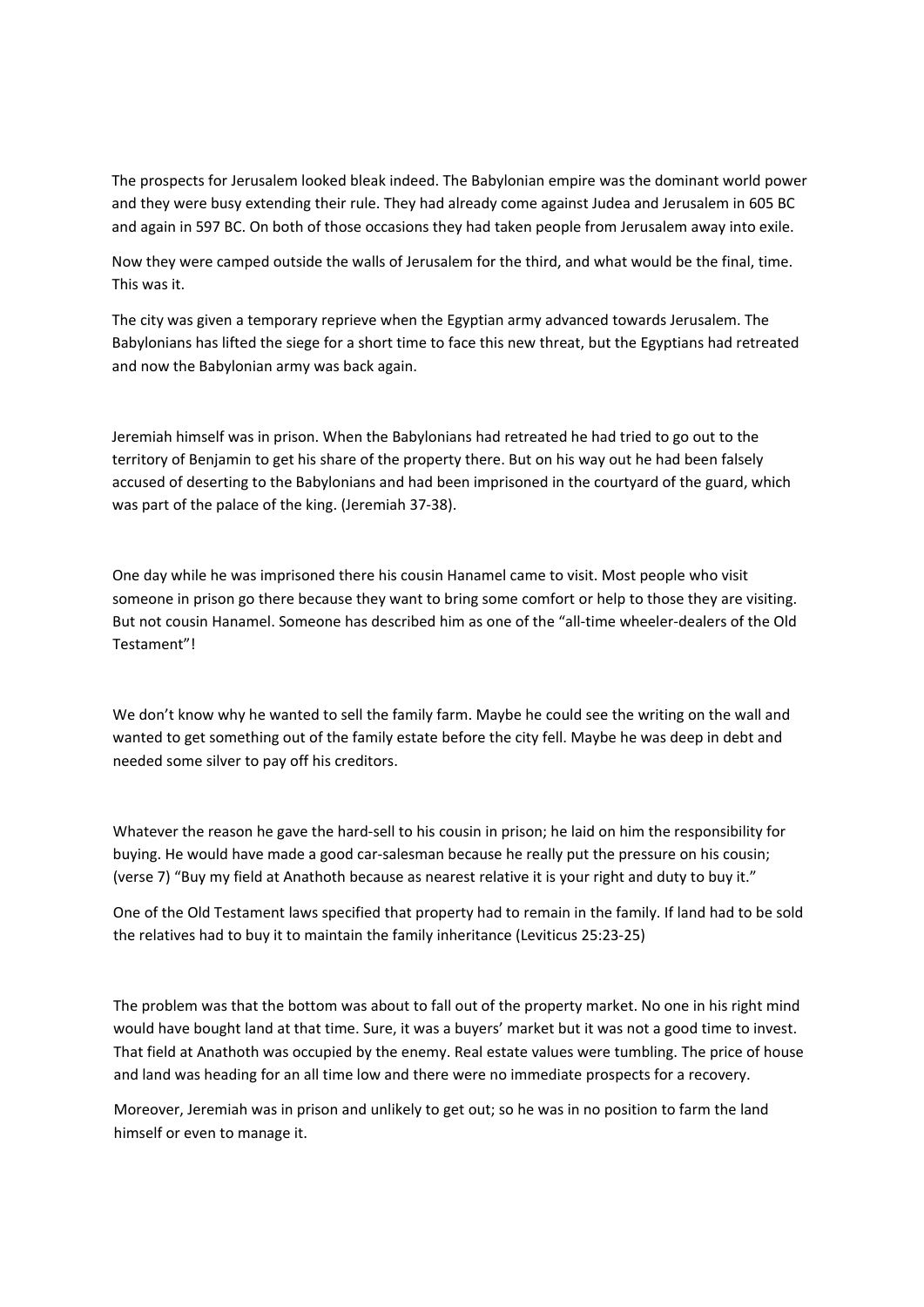But Jeremiah had already received instructions from **his investment adviser** – the Lord himself. The Lord had warned him that his crafty cousin was on his way and had told him to accept the offer. Why was that?

The Lord was taking a long term view. He knew what was going to happen in the future: one day the people of Judah would return to this land; and houses, fields and vineyards would once again be bought and sold.

In 70 years time the people would return and the economy would pick up and life would go back to normal. The Lord knew this would happen because he had planned it and he would bring it about. So Jeremiah bought the land.

**The actual purchase** followed all the regulations of that day. This was the 6<sup>th</sup> century BC and coins had not yet been thought of, so buying and selling was done by barter, or by silver or gold. Jeremiah paid 17 shekels of silver which was carefully weighed out in front of witnesses and others who were in the courtyard. Two copies of the purchase agreement were drawn up and signed; one was sealed and the other was left unsealed.

Then Jeremiah asked his friend Baruch to place both copies in a clay jar so they would last a long time. Clay jars were sealed with pitch to keep them airtight.

From archaeological discoveries we know that this system for preserving documents was very effective. In 1947 some shepherd boys were throwing stones into a caves near the Dead Sea in Palestine and they heard the sound of breaking pottery. When they investigated they discovered some very old scrolls stored in clay jars. These were scrolls of various parts of the Old Testament, and they have became known as the Dead Sea Scrolls. They were in remarkable condition even though they had been there since the 1st century BC, that is, for 2000 years!

No doubt, when the exiles returned 70 years later, these documents of Jeremiah were still in good order.

These strange events happened a long time ago but they still have **application to us**.

In his commentary Phillip Ryken points out that Christians today make many decisions that are strange in the eyes of the world.

For instance, some Christians marry. Why would you do that now when you can have a civil union? And why do that when the divorce rate is so high? Believers do this in obedience to God. They want to honour marriage and keep the marriage bed pure (Hebrews 13:4).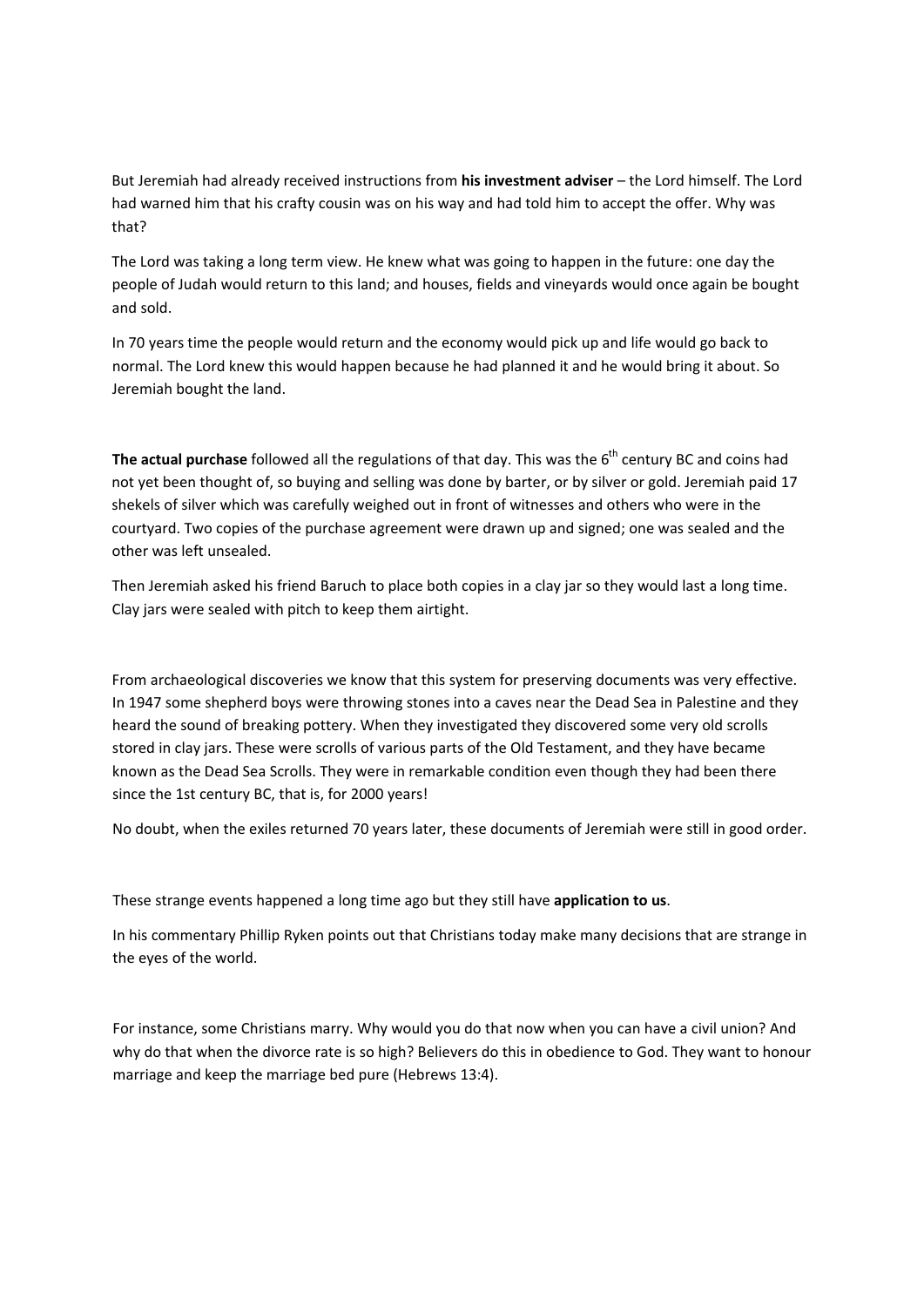Some Christians give up successful careers and bright prospects to go overseas as missionaries. Think of the runner Eric Liddell featured in that great movie, *Chariots of Fire*. He had a brilliant future in running but he gave that up to be a missionary to China.

Many Christians give 10% of their income to the Lord for his church and kingdom.

People in the world think we are crazy! Fancy giving away all that money when you could spend it on your own pleasure.

But we know there is more to life than what we buy and build up in this life.

Just as Jeremiah made an investment into the future beyond the exile, so too we are investing in a future beyond this world.

We are storing up treasures in heaven "where moth and rust do not destroy and thieves do not break in and steal" (Matt 6:20).

We use our wealth wisely so that, when it is gone, we "will be welcomed into eternal dwellings" (Luke 16:9).

Be obedient to all God's commands, even if you don't fully understand them.

Follow God's will, not for short term gain, but with your eye on an eternal future.

2. Immediately after this Jeremiah **prayed.** This is the second feature of this chapter we want to consider.

It's not uncommon that after you have made a purchase you to have some second thoughts. You have some doubts. Have I done the right thing? Was this a wise investment? Should I have bought that other property or not bought at all? Jeremiah too had some doubts. In response he did the best thing he could have done – he prayed to the Lord. That is a good reminder for us; in times of uncertainty and doubt and anxiety the best thing you can do is to bring it to God in prayer. His prayer is a fine example of how to pray when you are in a desperate situation (Kidner).

He began by acknowledging God's **power**.

God was the Sovereign Lord. He was in control. "You have made the heavens and the earth by your great power....Nothing is too hard for you." (verse 17)

He is the "great and powerful God, whose name is the Lord Almighty, great are your purposes and mighty are your deeds." (verses 18b‐19a).

We would do well to remind ourselves of God's power. Often we have a very small view of God and his power. But he is the Lord Almighty.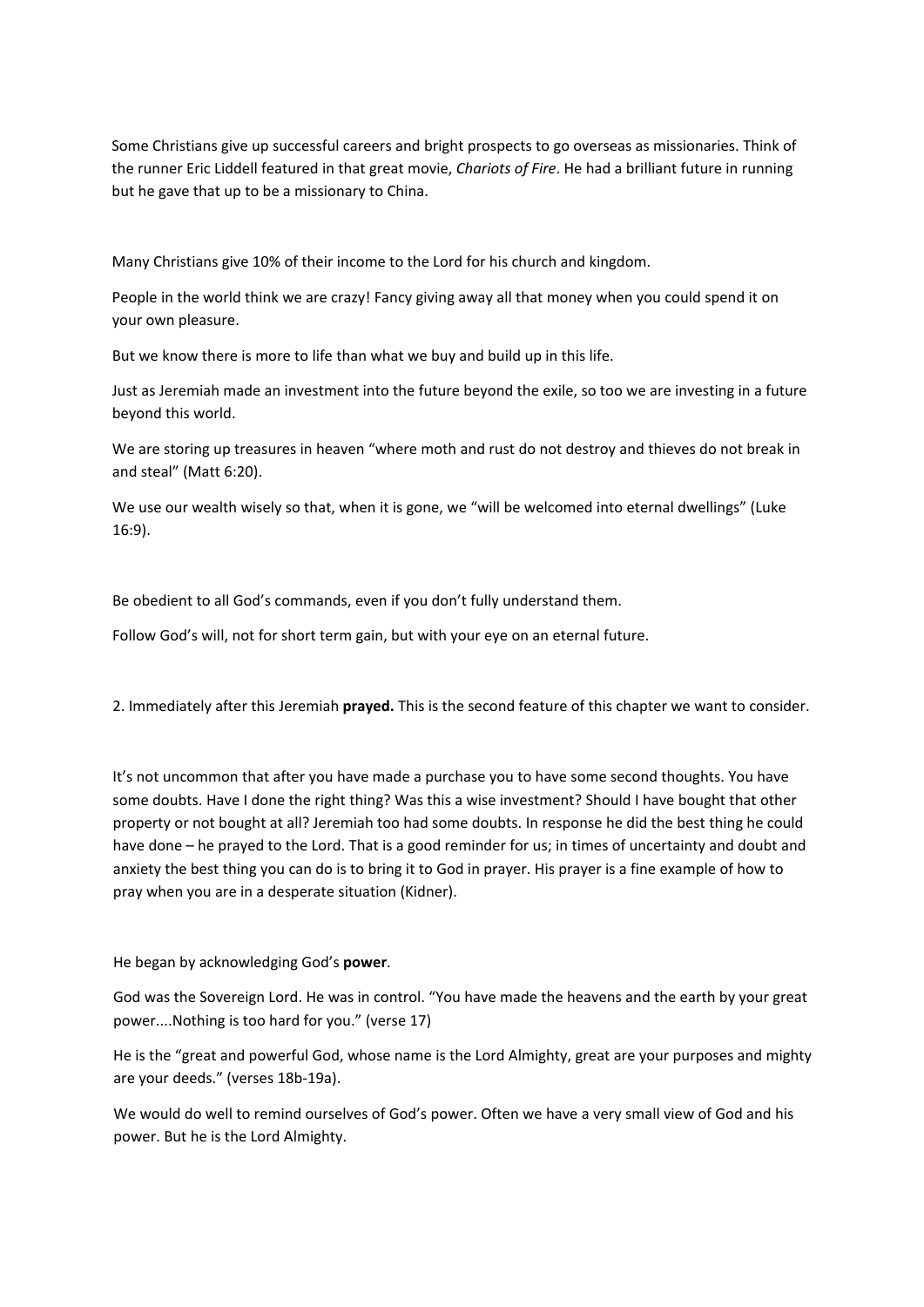He also knew that God was **just**.

He sees everything that goes on in all the earth. "You reward everyone according to his conduct and as his deeds deserve" (verse 19). That was especially relevant because of the sin of the people of Judah. God would punish Israel for their disobedience.

Donald Barnhouse has said that hell is the only logical doctrine in the Bible. He overstated that to make the point, but the point is well taken. God is just and he will do what is just. He will punish sin. If people rebel against him he will send them away out of his sight. If people reject the offer of life through faith in Jesus Christ God will reject them. The ultimate punishment is that of hell.

## But God is also a God of **love**.

Jeremiah went back to the greatest demonstration of that love when the Lord had rescued the people of Israel out of Egypt. This was *the* great event of Israel's history. That was the defining moment in their nationhood. Time and again they looked back to this deliverance as the greatest evidence of God's mercy and power.

That Exodus deliverance was a picture of what God would do in his Son, Jesus. Just as he rescued Israel out of slavery in Egypt so too he rescues all believers out of the slavery of sin through the death and resurrection of Jesus.

But Jeremiah knew that the people of Israel had not responded to God's love. God had given then this land but they had not obeyed him or followed his law or kept his commands. They had broken the covenant.

That was why the Babylonians were besieging the city – this was God's doing. This was his punishment for their evil and rebellion.

In the light of the present situation and the knowledge that the city would be handed over to the Babylonians, Jeremiah wondered why on earth the Lord wanted him to buy this field! This was not a good time to buy!

This did not seem like a sound investment!

He had some doubts about the wisdom of what he had done.

Yet you can see from his prayer that he trusted in God. There did not seem to be much reason to hope, but he never lost hope because he never lost his faith and confidence in God. And out of that faith he continued to do what God wanted him to do. He obeyed God's commands.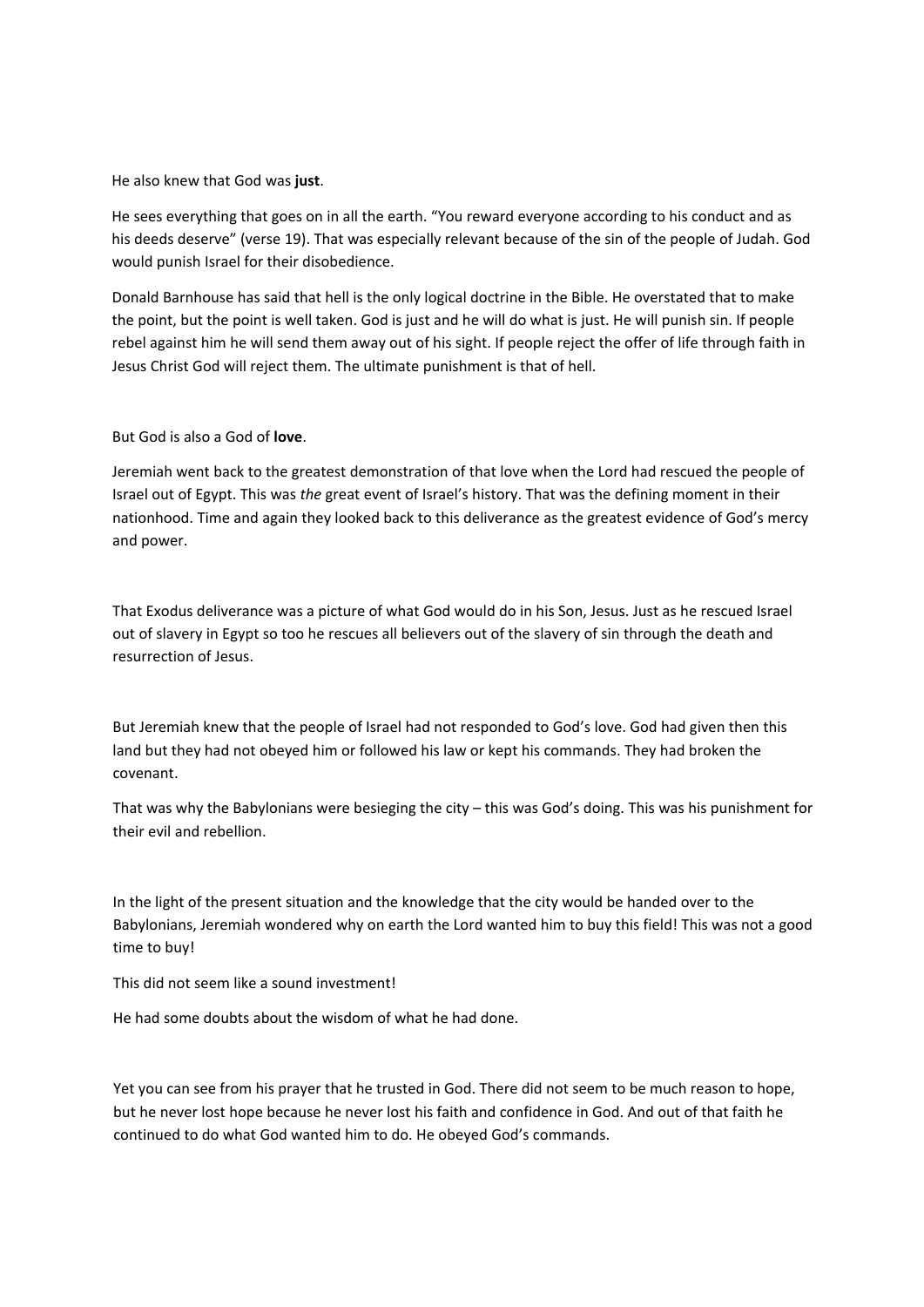You need to do the same, especially when your faith is tested. Yes, sometimes our situation does seem hopeless.

It might seem that way in your own life with all that is going on and all the pressures you face.

It might seem like that in your marriage, or in your family and with your children.

It might seem like that in our nation as we see a rapid slide away from God and his laws.

But through faith we believe that God is all powerful. He has plans for us his people – plans that will be fulfilled in an eternal future.

3. The Lord responded to this prayer with **a promise**. This is the third feature of this chapter we want to consider.

The Lord reminded Jeremiah of how he had begun his prayer when he had acknowledged **God's great power** – "Nothing is too hard for you" (verse 17). In verse 27 the Lord came back to this; "I am the Lord, the God of all mankind. Is anything too hard for me?" Usually the Lord doesn't have to say much to set us on the right track. Even his questions are enough to answer our doubts and misgivings. Think of the questions he asked of Job after all his long speeches. Those questions were enough for him. So too for Jeremiah. Of course it will work out! Is anything too hard for God?!

He also reaffirmed **his justice**.

The Babylonians would capture the city.

They would break in through its gates and would set it on fire and burn it down.

This would happen because of the terrible sin of the people of Judah. They had rebelled against the Lord, turned their back on him and worshipped and served idols.

They had even sacrificed their sons and daughters in the fire to the pagan god Molech. This is why they would be destroyed.

The punishment would fit the crime. Terrible sins would be met with a terrible judgement.

But this punishment would **not be the end**.

The Lord would act in a surprising manner. Yes, he would send them away, but then he would bring them back to their land. He would banish them from their city, but later on he would gather them again to this place and let them live in safety (verse 37). The city would be destroyed, but then it would be rebuilt.

This is why the Lord told Jeremiah to buy the family property. The prophet had to put his money where his mouth was. He had prophesied that there would be a return from exile. He had promised the people